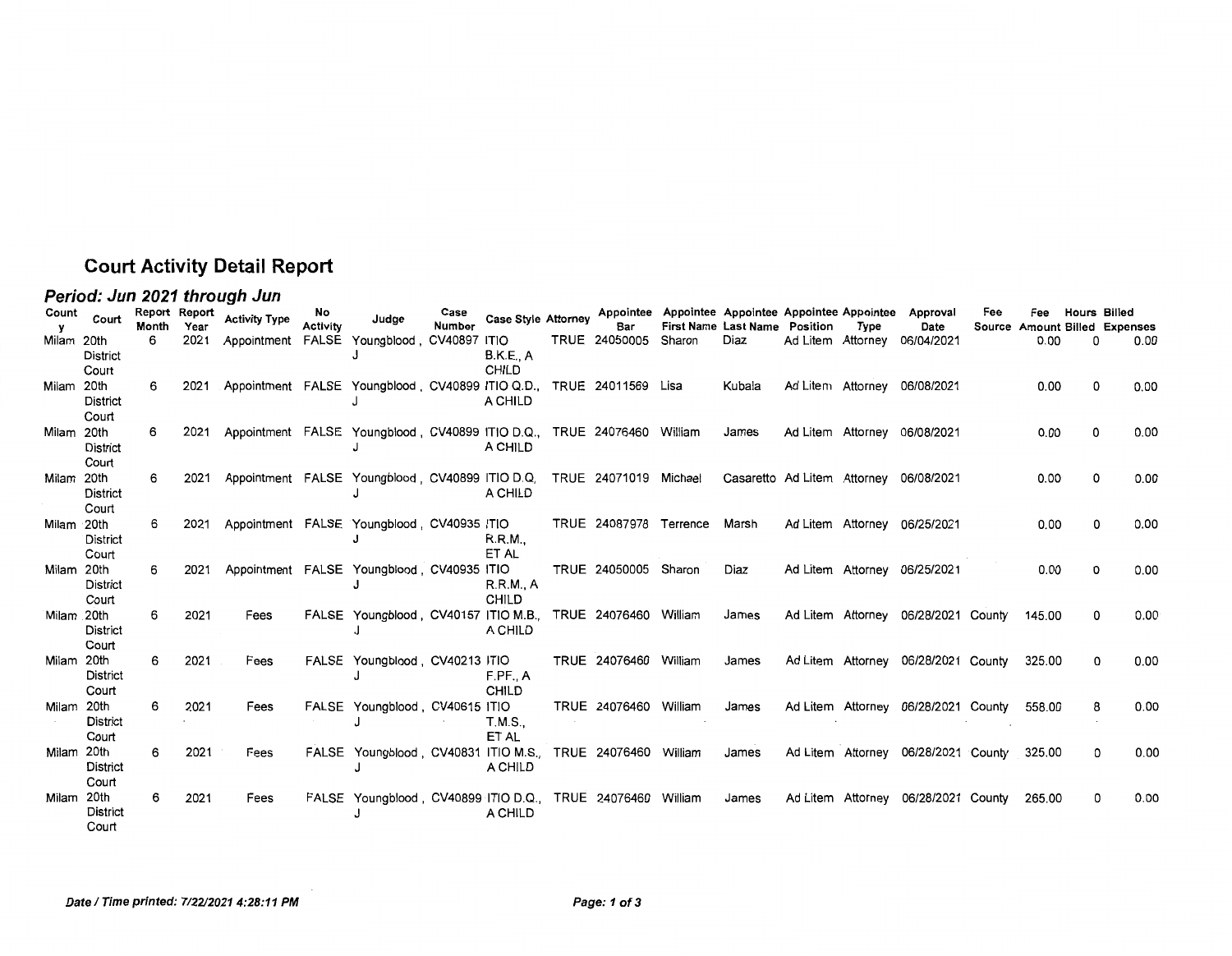| Milam 20th | <b>District</b><br>Court | 6 | 2021 | Fees | FALSE Youngblood, CV40749 ITIO T.C., TRUE 24011569 Lisa   |                 | A CHILD                 |                      | Kubala |  | Ad Litem Attorney 06/21/2021 County | 335.00 |   | 0.00 |
|------------|--------------------------|---|------|------|-----------------------------------------------------------|-----------------|-------------------------|----------------------|--------|--|-------------------------------------|--------|---|------|
| Milam 20th | District<br>Court        | 6 | 2021 | Fees | FALSE Youngblood, CV38720 ITIO                            |                 |                         | TRUE 24011569 Lisa   | Kubala |  | Ad Litem Attorney 06/21/2021 County | 220.00 | 0 | 0.00 |
| Milam 20th | <b>District</b><br>Court | 6 | 2021 | Fees | FALSE Youngblood, CV40004 ITIO L.M., TRUE 24011569 Lisa   |                 | ET AL<br><b>CHILDRE</b> |                      | Kubala |  | Ad Litem Attorney 06/21/2021 County | 285.00 | 0 | 0.00 |
| Milam 20th | <b>District</b><br>Court | 6 | 2021 | Fees | FALSE Youngblood, CV40086 ITIO D.T., TRUE 24011569 Lisa   |                 | A CHILD                 |                      | Kubala |  | Ad Litem Attorney 06/21/2021 County | 345.00 | 0 | 0.00 |
| Milam 20th | District<br>Court        | 6 | 2021 | Fees | FALSE Youngblood, CV39776 ITIO J.S.,                      |                 | A CHILD                 | TRUE 24011569 Lisa   | Kubala |  | Ad Litem Attorney 06/21/2021 County | 235.00 | 0 | 0.00 |
| Milam 20th | <b>District</b><br>Court | 6 | 2021 | Fees | FALSE Youngblood, CV40132 ITIO J.M., TRUE 24011569 Lisa   |                 | A CHILD                 |                      | Kubala |  | Ad Litem Attorney 06/21/2021 County | 200.00 | 0 | 0.00 |
| Milam 20th | <b>District</b><br>Court | 6 | 2021 | Fees | FALSE Youngblood, CV40162 ITIO A.S., TRUE 24011569 Lisa   |                 | ET AL<br><b>CHILDRE</b> |                      | Kubala |  | Ad Litem Attorney 06/21/2021 County | 165.00 | 0 | 0.00 |
| Milam 20th | <b>District</b><br>Court | 6 | 2021 | Fees | FALSE Youngblood, CV40664 ITIO                            |                 | $V.M.R-B.$<br>ET AL     | TRUE 24050005 Sharon | Diaz   |  | Ad Litem Attorney 06/02/2021 County | 182.90 | 0 | 0.00 |
| Milam 20th | <b>District</b><br>Court | 6 | 2021 | Fees | FALSE Youngblood,                                         | CV40855 A CHILD | ITIO J.L.               | TRUE 24050005 Sharon | Diaz   |  | Ad Litem Attorney 06/02/2021 County | 239.00 | 0 | 0.00 |
| Milam 20th | <b>District</b><br>Court | 6 | 2021 | Fees | FALSE Youngblood, CV40023 ITIO                            |                 | <b>B.G.P.,</b><br>ET AL | TRUE 24050005 Sharon | Diaz   |  | Ad Litem Attorney 06/30/2021 County | 470.00 | 0 | 0,00 |
| Milam 20th | <b>District</b><br>Court | 6 | 2021 | Fees | FALSE Youngblood, CV40435 ITIO G.M. TRUE 24050005 Sharon  |                 | ET AL<br>CHILDRE        |                      | Diaz   |  | Ad Litem Attorney 06/30/2021 County | 497.00 | 0 | 0.00 |
| Milam 20th | <b>District</b><br>Court | 6 | 2021 | Fees | FALSE Youngblood, CV40468 ITIO A.H., TRUE 24050005 Sharon |                 | ET AL<br><b>CHILDRE</b> |                      | Diaz   |  | Ad Litem Attorney 06/30/2021 County | 201.00 | 0 | 0.00 |
| Milam 20th | <b>District</b><br>Court | 6 | 2021 | Fees | FALSE Youngblood, CV40633 ITIO A.C., TRUE 24050005 Sharon |                 | ET AL<br><b>CHILDRE</b> |                      | Diaz   |  | Ad Litem Attorney 06/30/2021 County | 245.00 | 0 | 0.00 |